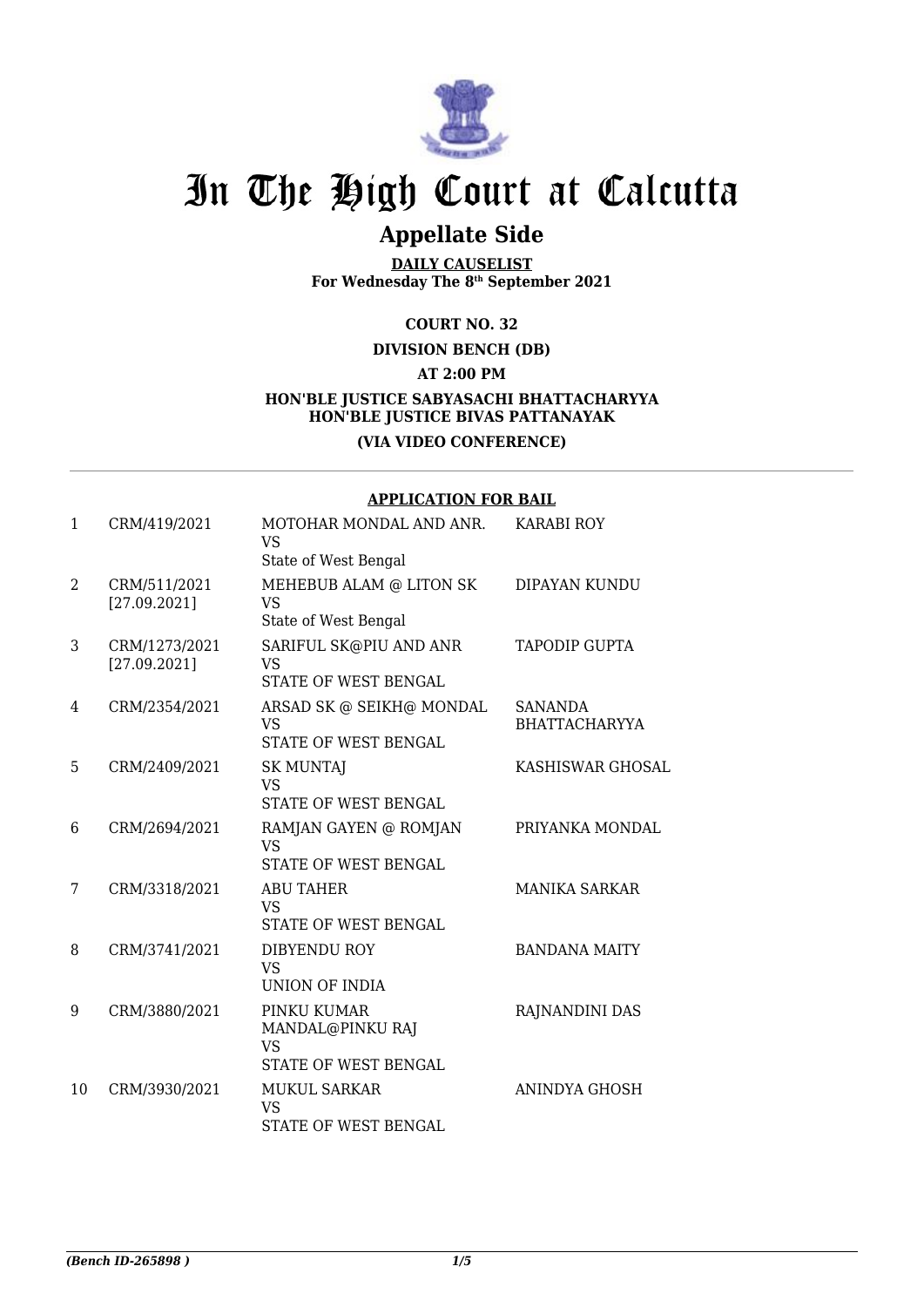| 11 | CRM/3951/2021                                     | SAHIDUL MOLLA<br>VS<br>STATE OF WEST BENGAL                                 | ANINDYA GHOSH                          |
|----|---------------------------------------------------|-----------------------------------------------------------------------------|----------------------------------------|
| 12 | CRM/4020/2021                                     | <b>CHANDAN DAS</b><br><b>VS</b><br>STATE OF WEST BENGAL                     | <b>SUBHADEEP GHOSH</b>                 |
| 13 | CRM/4036/2021                                     | MONIRUL SARDAR @ MONI<br><b>VS</b><br>STATE OF WEST BENGAL                  | <b>SONALI DAS</b>                      |
| 14 | CRM/4076/2021                                     | RAJ KUMAR CHOWDHURY @<br><b>CHIKUA</b><br><b>VS</b><br>STATE OF WEST BENGAL | <b>SUDIP GHOSH</b><br><b>CHOWDHURY</b> |
| 15 | CRM/4077/2021                                     | RAHUL RAM<br>VS.<br>STATE OF WEST BENGAL                                    | <b>SUDIP GHOSH</b><br><b>CHOWDHURY</b> |
| 16 | CRM/4119/2021                                     | <b>MOSIAR RAHAMAN</b><br>VS<br><b>STATE OF WEST BENGAL</b>                  | <b>SONALI DAS</b>                      |
| 17 | CRM/4123/2021                                     | FIROJ GAZI AND ORS.<br><b>VS</b><br>STATE OF WEST BENGAL                    | <b>SONALI DAS</b>                      |
| 18 | CRM/4124/2021                                     | <b>SAIDUR RAHAMAN</b><br>VS<br>STATE OF WEST BENGAL                         | KAZI M RAHAMAN                         |
| 19 | CRM/4170/2021                                     | RAKESH SINGH<br>VS.<br>STATE OF WEST BENGAL                                 | SUDIP GHOSH<br><b>CHOWDHURY</b>        |
| 20 | CRM/4171/2021                                     | PRASANTA HAZRA@BHAIDA<br><b>VS</b><br>STATE OF WEST BENGAL                  | SUDIP<br><b>GHOSHCHOWDHURY</b>         |
| 21 | CRM/4172/2021                                     | PROSENJIT SAHA@NYAPA<br><b>VS</b><br>STATE OF WEST BENGAL                   | SUDIP<br><b>GHOSHCHOWDHURY</b>         |
| 22 | CRM/4178/2021<br>$(14.09.2021)$ (At<br>11.00 a.m. | <b>MINNATULLAH</b><br><b>VS</b><br><b>STATE OF WEST BENGAL</b>              | <b>DUTTATREYA DUTTA</b>                |
| 23 | CRM/5625/2021<br>[17.09.2021]                     | <b>ANANDA DAS</b><br>VS<br>STATE OF WEST BENGAL                             | <b>MRITYUNJOY</b><br><b>CHATTERJEE</b> |
| 24 | CRM/5627/2021<br>[27.09.2021]                     | SUBRATA DAS<br><b>VS</b><br>STATE OF WEST BENGAL                            | RITAM CHOWDHURY                        |
| 25 | CRM/5710/2021<br>[13.09.2021]                     | AKHILESH TIWARI<br><b>VS</b><br>STATE OF WEST BENGAL AND<br><b>ANR</b>      | <b>SEKHAR MUKHERJEE</b>                |
| 26 | CRM/5737/2021<br>[13.09.2021]                     | <b>ABDUL LATIF</b><br><b>VS</b><br>STATE OF WEST BENGAL                     | RAJ KUMAR GUPTA                        |
| 27 | CRM/5742/2021                                     | REJAUL SK @ RAJU<br><b>VS</b><br>STATE OF WEST BENGAL                       | <b>JISAN IQUBAL</b><br><b>HOSSAIN</b>  |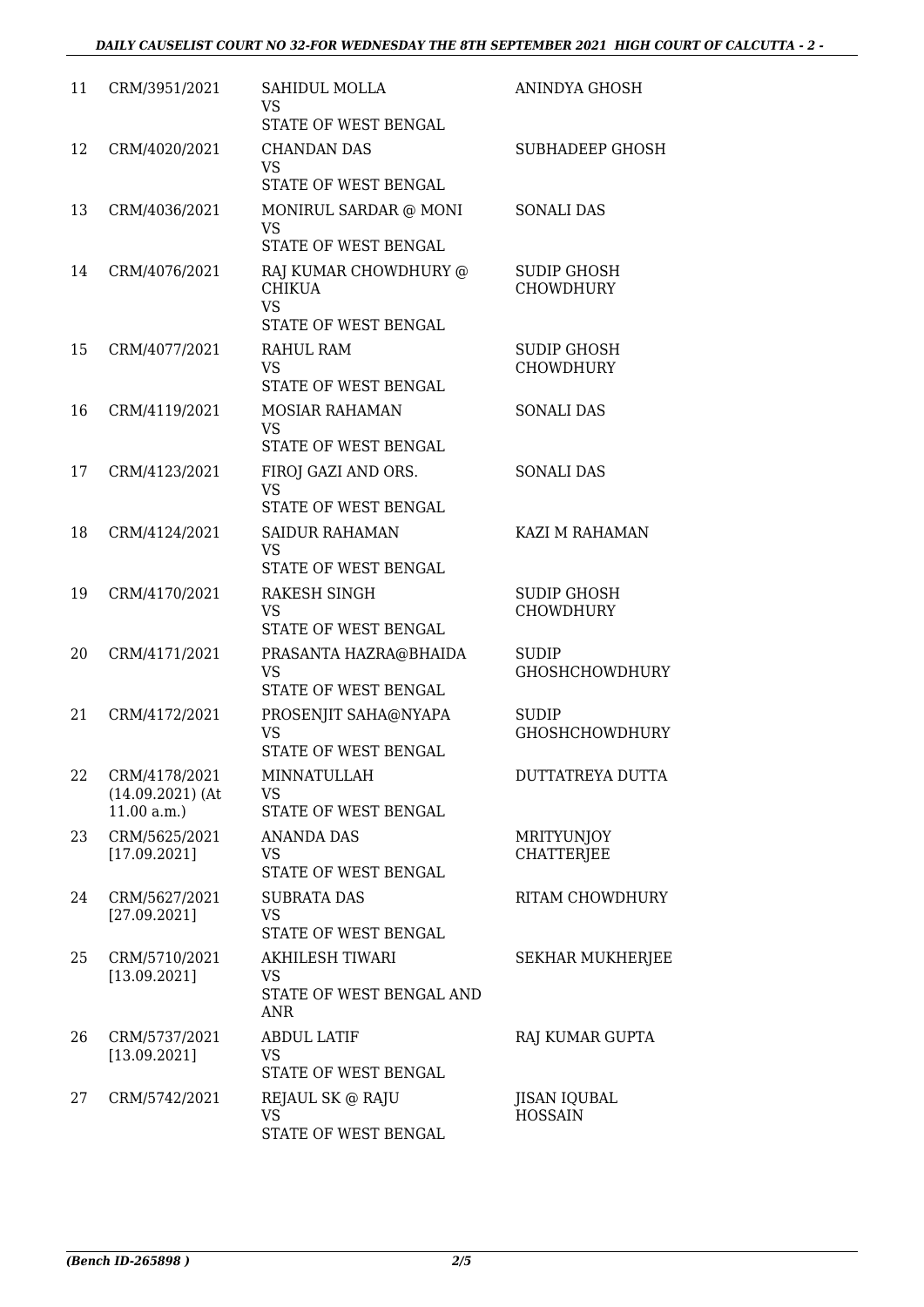| 28 | CRM/5747/2021<br>[09.09.2021] | <b>RAM MONDAL</b><br>VS<br>STATE OF WEST BENGAL                                     | <b>KARABI ROY</b>                     |
|----|-------------------------------|-------------------------------------------------------------------------------------|---------------------------------------|
| 29 | CRM/5752/2021                 | SAFIKUL @ SOFIKUL SK<br><b>VS</b>                                                   | <b>JISAN IQUBAL</b><br><b>HOSSAIN</b> |
|    |                               | STATE OF WEST BENGAL                                                                |                                       |
| 30 | CRM/5768/2021                 | SAYED SEKH@MD SAYED SEKH<br>@SAYET<br><b>VS</b><br>STATE OF WEST BENGAL             | KAUSHIK BISWAS                        |
|    |                               |                                                                                     |                                       |
| 31 | CRM/5769/2021                 | DIJEN MANDAL<br><b>VS</b><br>STATE OF WEST BENGAL                                   | <b>ARUP KUMAR</b><br><b>BHOWMICK</b>  |
| 32 | CRM/5775/2021                 | TAPAS DAS @ SADA                                                                    | <b>SANANDA</b>                        |
|    | [22.09.2021]                  | VS<br>STATE OF WEST BENGAL                                                          | <b>BHATTACHARYYA</b>                  |
| 33 | CRM/5778/2021                 | <b>ANWARUL</b><br>HOQUE@ANWARUL@EKRAMUL<br><b>VS</b><br><b>STATE OF WEST BENGAL</b> | <b>ARUP SARKAR</b>                    |
| 34 | CRM/5792/2021                 | <b>VIKASH</b><br>MANJHI@MAJHI@VIKASH<br><b>MANJI</b><br><b>VS</b>                   | SAMBHUNATH DE                         |
|    |                               | STATE OF WEST BENGAL                                                                |                                       |
| 35 | CRM/5797/2021                 | SADDAM MONDAL<br><b>VS</b><br>STATE OF WEST BENGAL                                  | <b>SUDESHNA DAS</b>                   |
| 36 | CRM/5798/2021                 | ARDHENDU SAMANTA<br><b>VS</b><br>STATE OF WEST BENGAL                               | <b>SOURAT NANDY</b>                   |
| 37 | CRM/5800/2021                 | <b>AKRAM BISWAS</b>                                                                 | <b>ANISUR RAHMAN</b>                  |
|    |                               | <b>VS</b><br>STATE OF WEST BENGAL                                                   |                                       |
| 38 | CRM/5805/2021                 | DURJADHAN MAHATA @<br>DURJADHAN MAHATO<br><b>VS</b><br>THE STATE OF WEST BENGAL     | DEBARSHI BRAHMA                       |
| 39 | CRM/5810/2021                 | <b>MONGAL BAURI</b>                                                                 | <b>ABHINABA DAN</b>                   |
|    |                               | <b>VS</b><br>STATE OF WEST BENGAL                                                   |                                       |
| 40 | CRM/5811/2021                 | <b>SOPAN MARICK</b>                                                                 | <b>ARNAB CHATTERJEE</b>               |
|    | [09.09.2021]                  | <b>VS</b>                                                                           |                                       |
|    |                               | STATE OF WEST BENGAL                                                                |                                       |
|    |                               | <b>APPLICATION FOR ANTICIPATORY BAIL</b>                                            |                                       |
| 41 | CRM/1318/2021                 | <b>TAPAN GHOSH</b><br><b>VS</b><br>STATE OF WEST BENGAL                             | <b>SUMAN DAS</b><br><b>ADHIKARY</b>   |
| 42 | CRM/1340/2021                 | ASRAF MIDDY ALIAS ABDUL                                                             | <b>SUMAN</b>                          |
|    |                               | <b>VS</b><br>STATE OF WEST BENGAL                                                   | <b>CHAKRABORTY</b>                    |
| 43 | CRM/1368/2021                 | ZIA BISWAS AND ANR<br>VS<br>STATE OF WEST BENGAL                                    | ARUP KR BHOWMICK                      |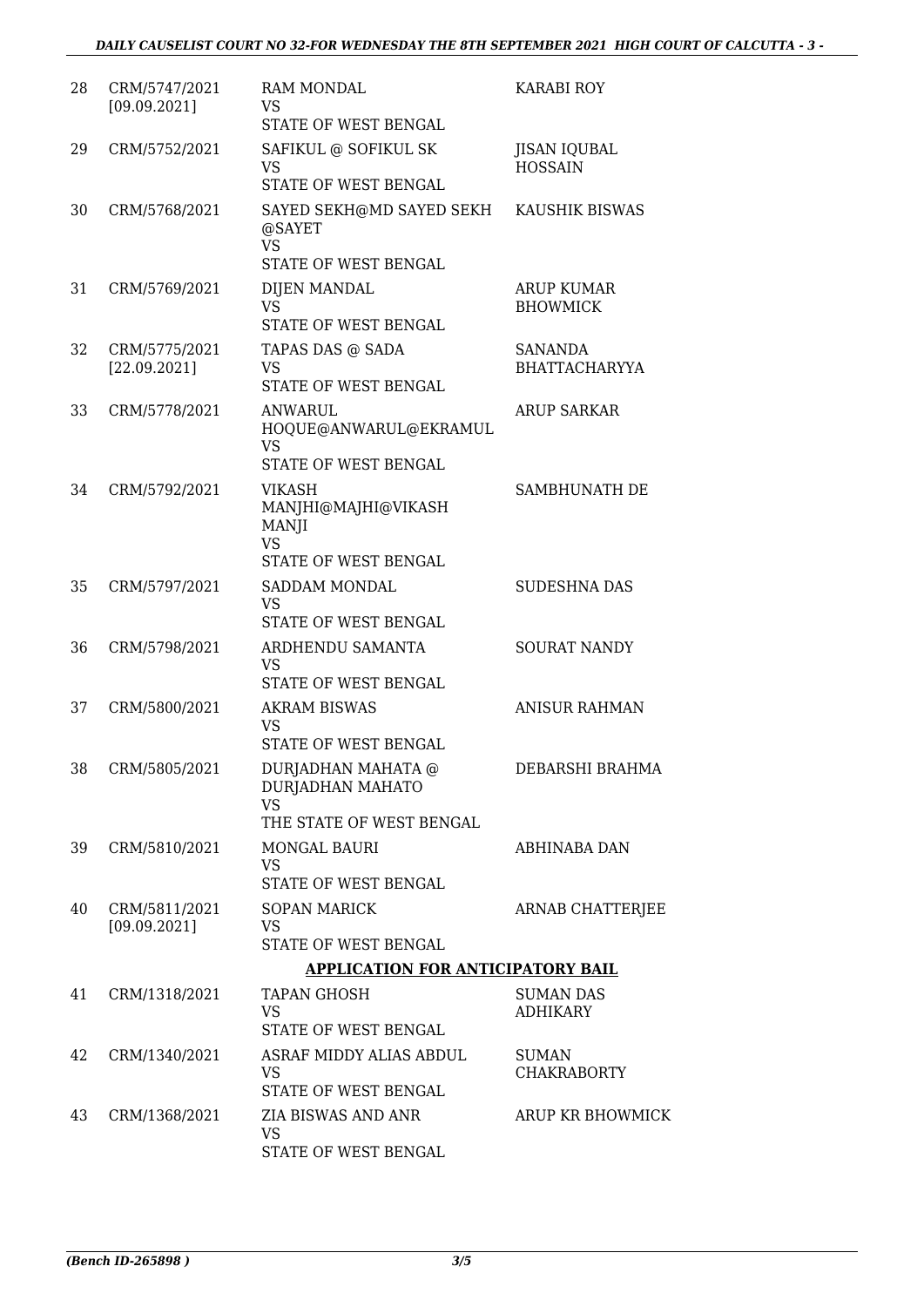| 44 | CRM/1398/2021    | <b>SAJAHAN SK AND ORS</b><br>VS<br>STATE OF WEST BENGAL                           | <b>BISWAJIT MITRA</b>                     |
|----|------------------|-----------------------------------------------------------------------------------|-------------------------------------------|
| 45 | CRM/1509/2021    | ALTAB MIA@ALTAF MIA ANR<br><b>ORS</b><br><b>VS</b><br><b>STATE OF WEST BENGAL</b> | <b>BITASOK BANERJEE</b>                   |
| 46 | CRM/1643/2021    | JAHIRUL SEKH @ JAHIR SK<br>VS.<br>STATE OF WEST BENGAL                            | <b>MAZHAR HOSSAIN</b><br><b>CHOWDHURY</b> |
| 47 | CRM/1644/2021    | MD MABUD ALI<br>VS<br>STATE OF WEST BENGAL                                        | <b>MAZHAR HOSSAIN</b><br><b>CHOWDHURY</b> |
| 48 | CRM/1650/2021    | MOJAHAR SK@MD MOJAHAR<br>ALI<br><b>VS</b><br>STATE OF WEST BENGAL                 | <b>MAZHAR HOSSAIN</b><br><b>CHOWDHURY</b> |
| 49 | CRM/1696/2021    | <b>SANDIPAN ROY</b><br>VS<br><b>STATE OF WEST BENGAL</b>                          | <b>ASIT BERA</b>                          |
| 50 | CRM/1910/2021    | LITAN DEBNATH AND ANR<br><b>VS</b><br>STATE OF WEST BENGAL                        | ARIF MOHAMMAD<br><b>KHAN</b>              |
| 51 | CRM/2005/2021    | ASHAN ALI DAFADAR @ ASHAN<br>ALI DAFADER<br>VS.<br>STATE OF WEST BENGAL           | <b>SURAJIT BASU</b>                       |
| 52 | CRM/2030/2021    | SRIMANTA JANA AND ORS<br><b>VS</b><br>STATE OF WEST BENGAL                        | <b>ARUP KUMAR</b><br><b>BHOWMICK</b>      |
| 53 | CRM/2154/2021    | MD HELALUDDIN CHAUDHURI<br>@ RINTU DAKTAR<br>VS<br>STATE OF WEST BENGAL           | <b>MAZHAR HOSSAIN</b><br><b>CHOWDHURY</b> |
|    | 54 CRM/2194/2021 | KAMAL GHOSH<br>VS<br>STATE OF WEST BENGAL AND<br>ANR                              | KAUSHIK BISWAS                            |
| 55 | CRM/2197/2021    | AMAR HOSSAIN @ AMIR<br>VS<br>STATE OF WEST BENGAL                                 | <b>MAZHAR HOSSAIN</b><br><b>CHOWDHURY</b> |
| 56 | CRM/2200/2021    | MITHUN CHOWDHURY AND<br>ANR<br><b>VS</b><br>STATE OF WEST BENGAL                  | KAUSHIK BISWAS                            |
| 57 | CRM/2211/2021    | RASIK MONDAL AND ANR<br><b>VS</b><br>STATE OF WEST BENGAL                         | Kalidas Saha                              |
| 58 | CRM/2270/2021    | BHUPAL MANI AND ANR<br>VS.<br>STATE OF WEST BENGAL                                | AMITABRATA HAIT                           |
| 59 | CRM/2297/2021    | SAHANARA BIBI<br><b>VS</b><br>STATE OF WEST BENGAL                                | Surajit Basu                              |